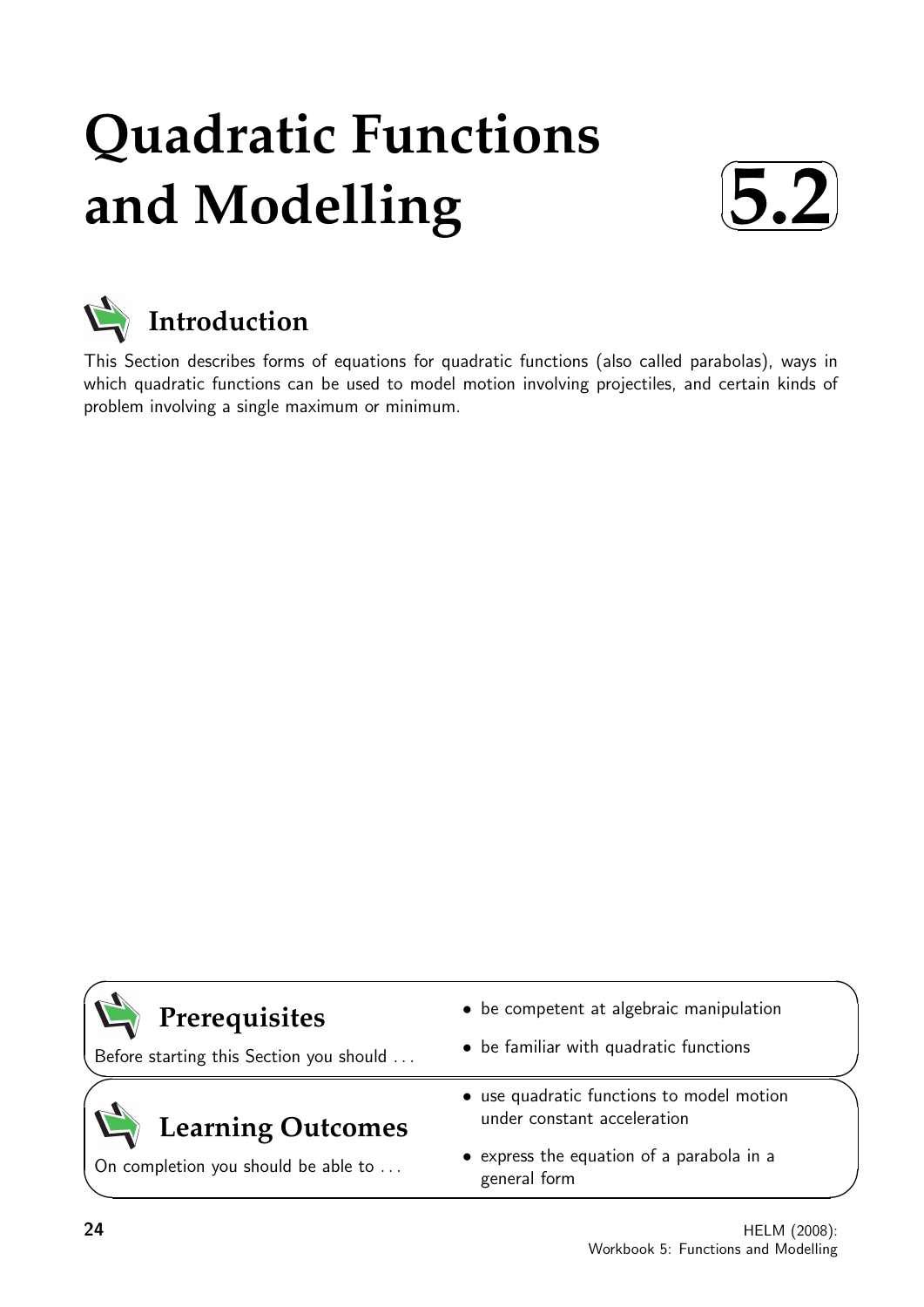

### **1. Quadratic functions**

#### **Quadratic functions and parabolas**

Graphs of y against x resulting from quadratic functions (HELM 2.8, Table 1) are called **parabolas**. These take the general form:  $y = ax^2 + bx + c$ . The coefficients  $a, b$  and  $c$  influence the shape, form and position of the graph of the associated parabola. They are the **parameters** of the parabola. In particular the magnitude of a determines how wide the parabola opens (large a implies a narrow parabola, small  $a$  implies a wide parabola) and the sign of  $a$  determines whether the parabola has a lowest point (minimum) or highest point (maximum). Negative  $a$  implies a parabola with a highest point. The most useful form of equation for determing the graphical appearance of a parabola is  $y-C=A(x-B)^2).$  To see the relation between this form and the general form simply expand:

$$
y = Ax^2 - 2ABx + AB^2 + C
$$

so, comparing with  $y = ax^2 + bx + c$  we have:

$$
a \equiv A, \quad b \equiv -2AB \quad c \equiv AB^2 + C
$$

We deduce that the relation between the two sets of constants  $A, B, C$  and  $a, b, c$  is:

$$
A = a \qquad B = -\frac{b}{2a} \quad \text{and} \quad C = c - \frac{b^2}{4a}
$$

This new form for the parabola enables the coordinates of the highest or lowest point, known as the **vertex** to be written down immediately. The coordinates of the vertex are given by  $(B, C)$ . Changing the value of B shifts the vertex, and hence the whole parabola, up or down. Changing the value of  $C$  shifts the vertex, and hence the whole parabola, to left or right.



Assume the variation of an object's location with time is represented by a quadratic function:-

$$
s = \frac{t^2}{9} \qquad (0 \le t \le 30)
$$

Compare this function with the general form  $y - C = A(x - B)^2$ .

- (a) What variables correspond to  $y$  and  $x$  in this case?
- (b) What are the values of  $C$ , A and  $B$ ?

#### Your solution

Answer

(a) s corresponds to y, and t corresponds to  $x$ 1 9 and  $B = 0$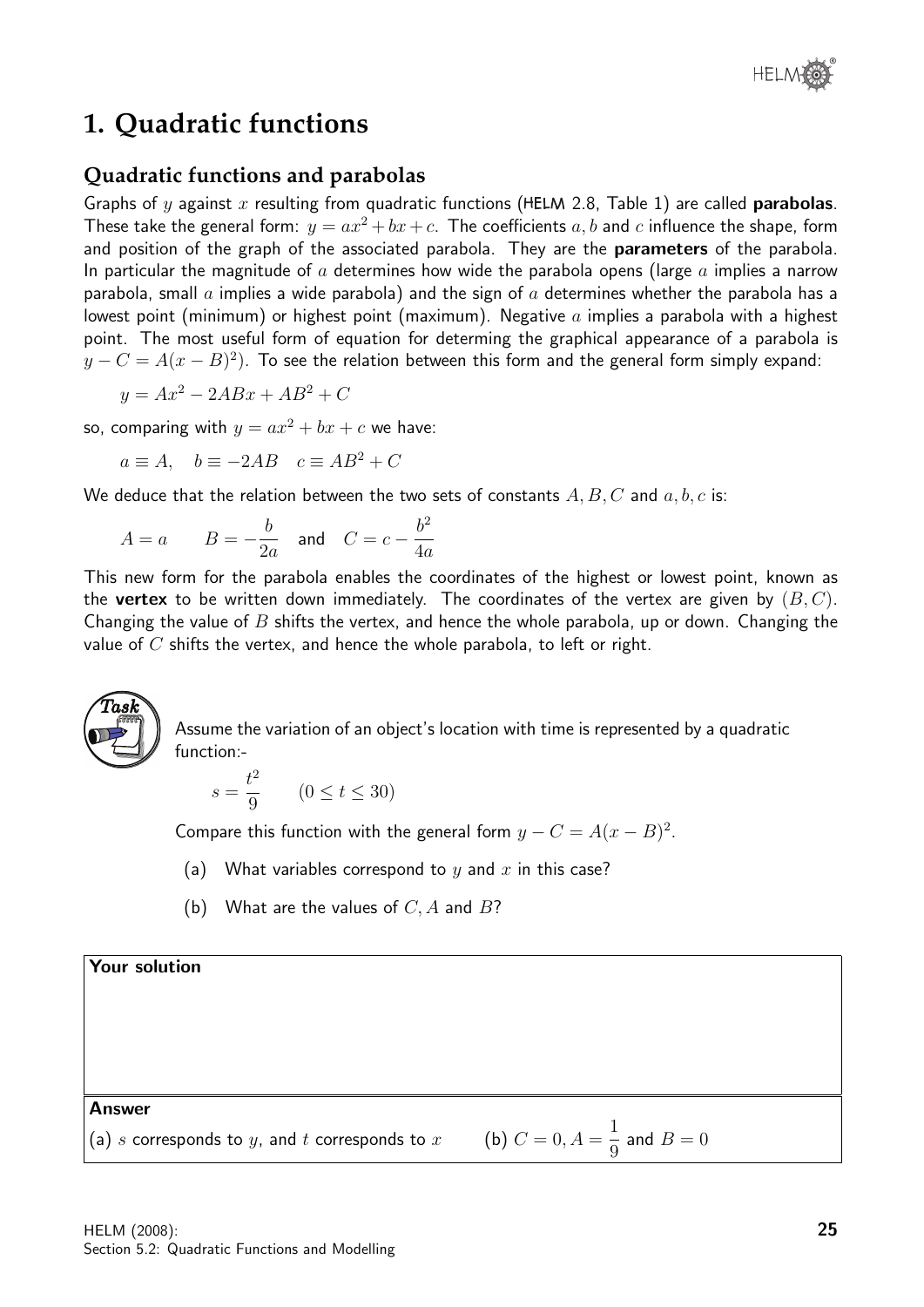### **2. Modelling with parabolas**

The function

$$
s = \frac{t^2}{9} \qquad (0 \le t \le 30)
$$

is part of a parabola starting at the origin ( $s = 0$  and  $t = 0$ ) and rising to  $s = 100$  at the end of its range of validity.  $s$  represents the distance of the object from the origin - N.B. Do not confuse this s with the symbol for seconds. 'Negative' time corresponds to time before the motion of the object is being considered. What would this parabolic function have predicted if it were valid up to 30 s before the 'zero' time? The answer to this can be deduced from the left-hand part of the graph of the function shown as a dashed curve, for in Figure 4, i.e. the part corresponding to  $-30 \le t \le 0$ .



**Figure 4:** Graph of  $s = \frac{t^2}{9}$  $\frac{t^2}{9}$  for  $-30 \le t \le 30$ 

The parabolic form predicts that at  $t = -30$ , the object was 100 m away and for  $(-30 \le t \le 0)$  it was moving towards the point at which the original timing started. The rate of change of position, or instantaneous velocity, is given by the gradient of the position-time graph. Since the gradient of the parabola for s is steeper near  $t = -30$  than near  $t = 0$ , the chosen function for s and new range of validity suggests that the object was moving quickly at the start of the motion, slows down on approaching the initial starting point, and then moves away again accelerating as it does so. Note that the velocity (i.e. the gradient) for  $(-30 \le t \le 0)$  is negative while for  $(0 \le t \le 30)$  it is positive. This is consistent with the change in direction at  $t = 0$ .

We will consider falling objects again and return to the context of the thriller film and the villain on a cliff-tip dislodging a rock. Suppose that, as film director, you are considering a variation of the plot whereby, instead of the ground, the rock hits the roof of a vehicle carrying the hero and heroine. This means that you might be interested in the position as well as the velocity of the rock at any time. We can start from the linear function relating velocity and time for the dislodged rock,

$$
v = 9.8t \qquad (0 \le t \le T)
$$

where  $T$  represents the time at which the rock hits the roof of the vehicle. The precise value of  $T$ will depend upon the height of the vehicle. If  $s$  is measured from the cliff-top and timing starts with release of the rock, so that  $s = 0$  when  $t = 0$ , the resulting function is

 $s = 4.9t^2$   $(0 \le t \le T)$ 

(Note that  $s = 4.9t^2$  is a particular case of a standard model for falling objects:  $s = \frac{1}{2}$  $rac{1}{2}gt^2.$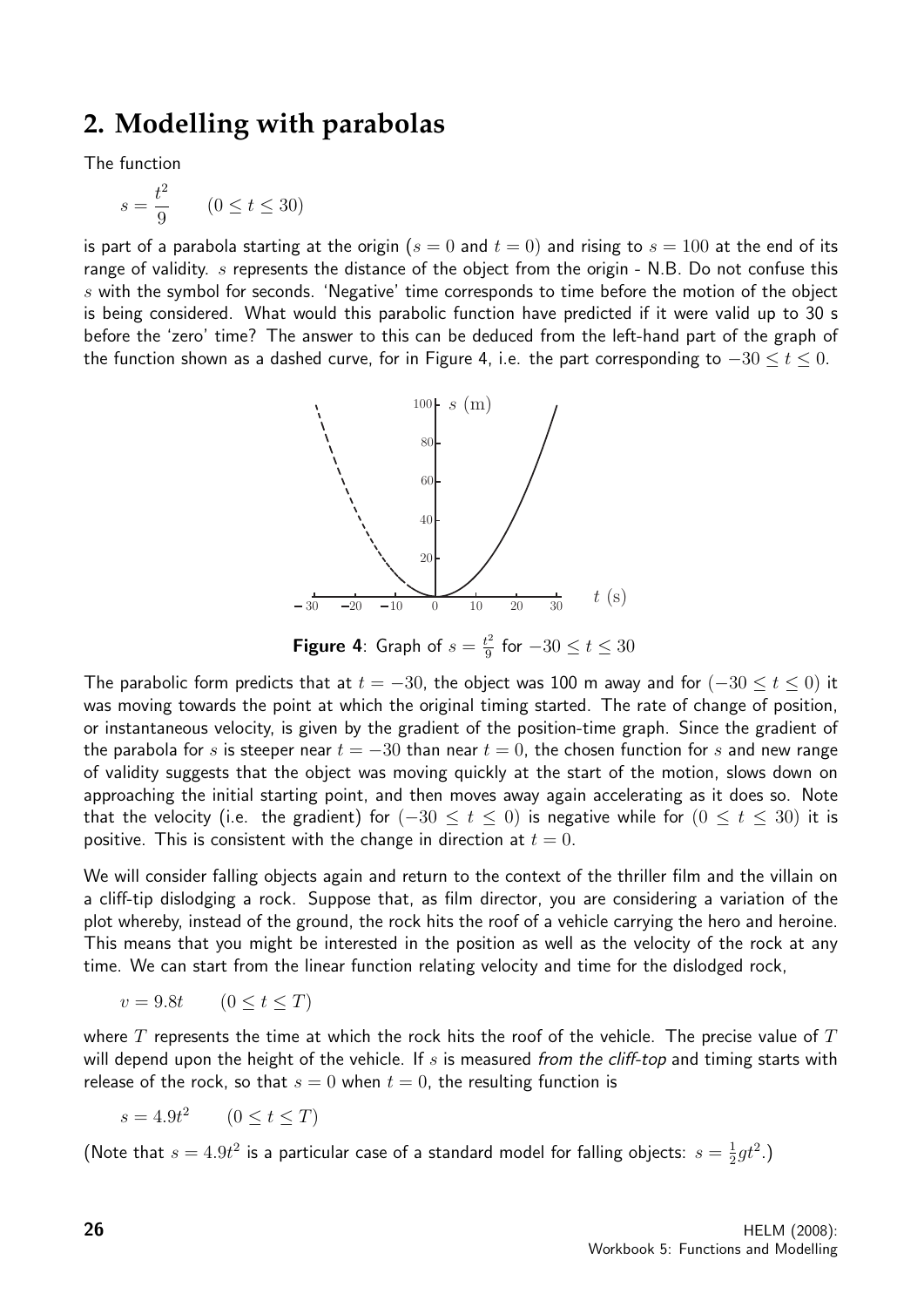

This Task refers to the model discussed above.

(a) What kind of function is  $s = 4.9t^2$ ?

Your solution Answer

Quadratic, or parabolic

(b) If the vehicle roof is 2 m above the ground and the cliff-top is 35 m above the ground, calculate a value for  $T$ , the time when a rock falling from the cliff-top hits the car roof:



Answer

 $t = T$  when  $s = 35 - 2 = 33$ 

$$
\Rightarrow
$$
 33 = 4.9T<sup>2</sup> so T =  $\sqrt{\frac{33}{4.9}}$  = 2.5951  $\approx$  2.6 (only positive T makes sense)

(c) Given this value for  $T$  sketch the function:

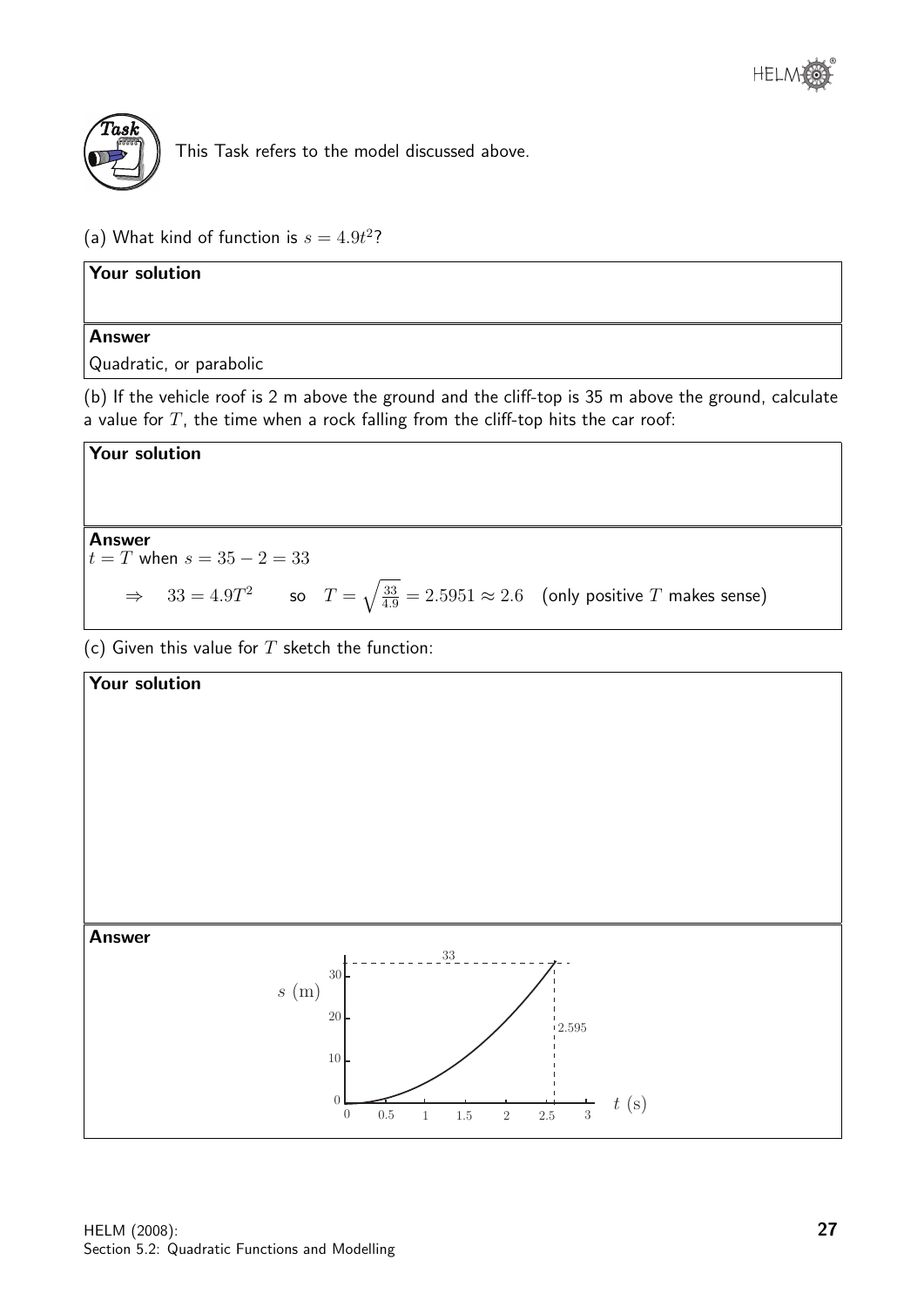In this modelling context, negative time would correspond to time before the villain dislodges the rock. It seems likely that the rock was stationary before this instant. The parabolic function would not be appropriate for  $t \leq 0$  since it would predict that the rock was moving. An appropriate function would have two parts to its domain:

For  $t \leq 0$ , s would be constant  $(= 0)$  and for  $0 \leq t \leq T$ ,  $s = 4.9t^2$ .

The corresponding graph would also have two parts:

A flat line along the  $s = 0$  axis for  $t \le 0$  and part of a parabola for  $0 < t \le T$ .

A different form of quadratic function for position is appropriate if position is measured **upwards** as height  $(h)$  above the ground below the cliff-top. This is given as

 $h = 35 - 4.9t^2$  $(0 < t < 2.6)$ 

Note that once  $t = 2.6$  then  $h = 0$  and the rock cannot fall any further. When position is measured upwards, velocities and accelerations, which are downwards for falling objects, will be negative.



This Task refers to the model discussed above.

By comparing  $h = 35 - 4.9t^2$  with  $y = ax^2 + bx + c$ , deduce values for  $a, b$  and  $c$  and determine whether the parabola corresponding to this function has a highest or lowest point:

#### Your solution

#### Answer

Here h corresponds to y and t to x in the general form. The coefficient corresponding to a is  $-4.9 \times b = 0$  and  $c = 35$ . The value of a is negative so the parabola opens downwards.

(b) Write down an appropriate function for the variation of h with t if height is measured upwards from the top of a 2 m high vehicle:

#### Your solution

#### **Answer**

 $h = 33 - 4.9t^2$  $(0 \le t \le 2.5951) = 2.60$  to 2 d.p.

#### (c) Sketch this function:

#### Your solution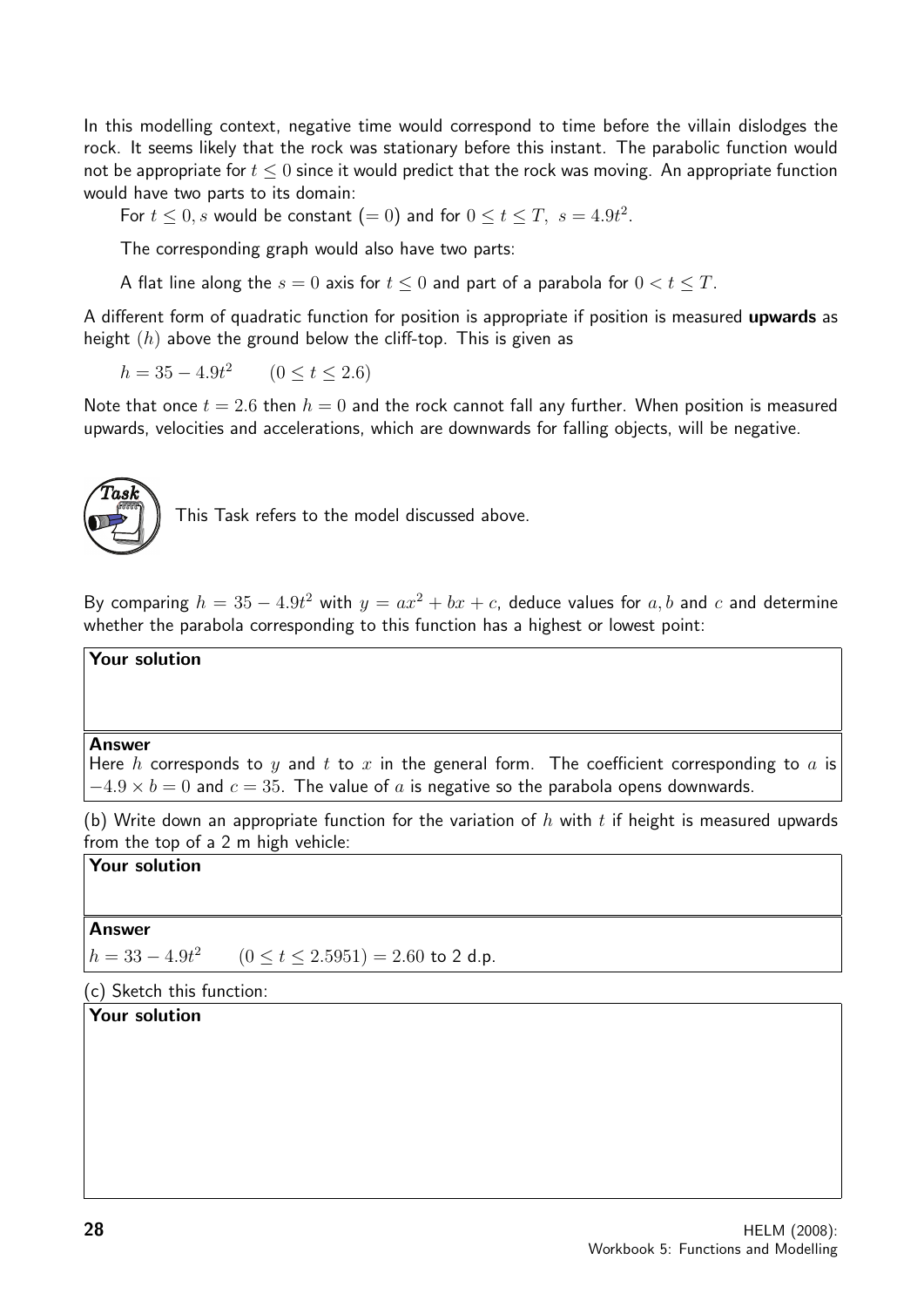



Consider the situation in which position is measured downwards from the cliff-top again but the villain is lying down on the cliff-top and throws the rock upwards with speed 5 m s<sup>−1</sup>. The distance it would travel in time t seconds if gravity were not acting would be  $-5t$  metres (distance is speed multiplied by time but in the negative  $s$  direction in this case). To obtain the resulting distance in the presence of gravity we add this to the distance function  $s=4.9t^2$  that applies when the rock is simply dropped. The appropriate quadratic function for  $s$  is now

 $s = 4.9t^2 - 5t$  $(0 \le t \le T)$ 

The nature of this quadratic function means that for any given value of  $s$  there are two possible values of t. If we write the function in a slightly different way, taking out a common factor of t,

$$
s = t(4.9t - 5) \qquad (0 \le t \le T)
$$

it is possible to see that  $s = 0$  at two different times. These are when  $t = 0$  and when  $4.9t - 5 = 0$ . The first possibility is consistent with the initial position of the rock. The second possibility gives  $t =$ 5 4.9 which is a little more than 1. The rock will be at the cliff-top level at two different times. It is there at the instant when it is thrown. It rises until its speed is zero and then descends, passing cliff-top level again on its way to impact with the ground below or with the vehicle roof. Since the initial motion of the rock is upwards and position is defined as positive downwards, the initial part of the rock's path corresponds to negative  $s$ . The parabola associated with the appropriate function crosses the  $s = 0$  axis twice and has a vertex at which s is negative. A sketch of s against t for this case is shown in Figure 5.



Figure 5: Graph of rock's position (measured downwards) when rock is thrown upwards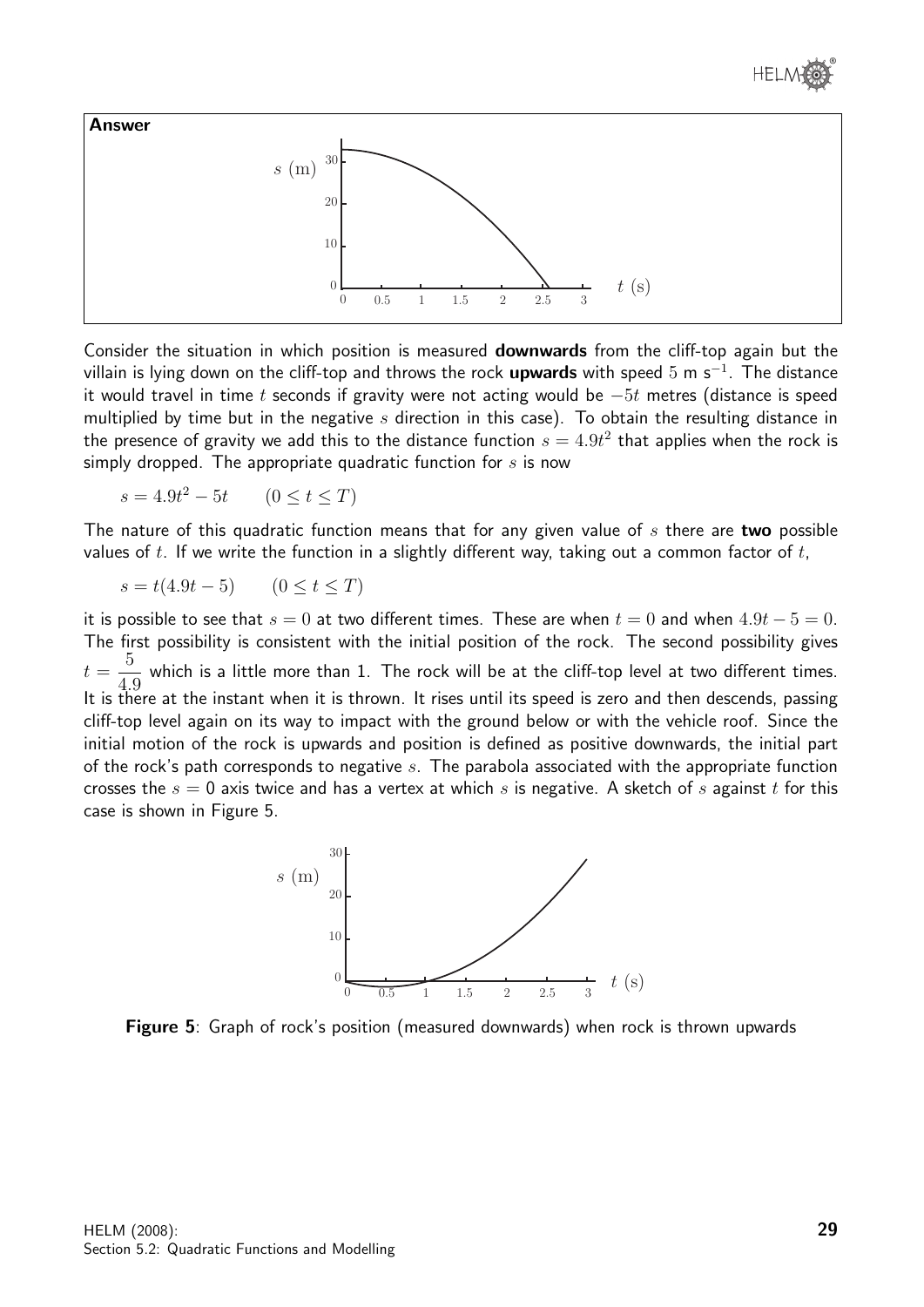

Your solution

For the above modelling of falling rocks, calculate how high the rock rises after being thrown upwards at 5 m  $s^{-1}$ . (Hint: use the previously determined value of the time when the rock reaches its highest point.)

| <b>Answer</b>                                                                                                                                           |
|---------------------------------------------------------------------------------------------------------------------------------------------------------|
| The value of t at which the rock's velocity is zero was worked out as $t = \frac{5}{9.8}$ . This value can be<br>used in the function for $s$ to give   |
| $s = \frac{5}{9.8} (4.9 \times \frac{5}{9.8} - 5) = -\frac{2.5}{19.6} = -1.2755$<br>So the rock rises to a little less than 1.28 m above the cliff-top. |
|                                                                                                                                                         |

Note that the form of the parabola makes it inevitable that, as long as it is plotted over a sufficiently wide range, and apart from its vertex, there will **always be two values** on the curve for each value of one of the variables. Which of these values makes sense in a mathematical model will depend on the modelling context. In each of the contexts mentioned so far in this Section each context has determined the part of the parabola that is of interest.

Note also that there is a connection between the vertex on a parabola and the point where the gradient of that parabola is zero. In fact these points are the same!

## **3. Parabolas and optimisation**

Because the vertex may represent a highest or lowest point, a quadratic function may be the appropriate type of function to choose in a modelling problem where a maximum or a minimum is involved (optimisation problems for example). Consider the problem of working out the selling price for the product of a cottage industry that would maximise the profit, given certain details of costs and assumptions about market behaviour. A possible function relating profit  $(\pounds M)$  to selling price  $(EP)$ , is

 $M = -10P^2 + 320P - 2420$  $(12 < P < 20)$ .

Note that this is a quadratic function. By comparing this function with the form  $y = ax^2 + bx + c$  it is possible to decide whether the corresponding parabola that would result from graphing  $M$  against P, would open upwards or downwards. Here M corresponds to y and P to x. The coefficient corresponding to a in the general form is  $-10$ . This is negative, so the resulting parabola will open downwards. In other words it will have a **highest point** or **maximum** for some value of  $P$ . This is comforting in the context of an optimisation problem! We can go further in specifying the resulting parabola by reference to the other general form:  $y - C = A(x - B)^2$ . If we multiply out the bracket on the right hand side we get (as seen at the beginning of HELM 5.2)

$$
y - C = Ax^2 - 2ABx + AB^2
$$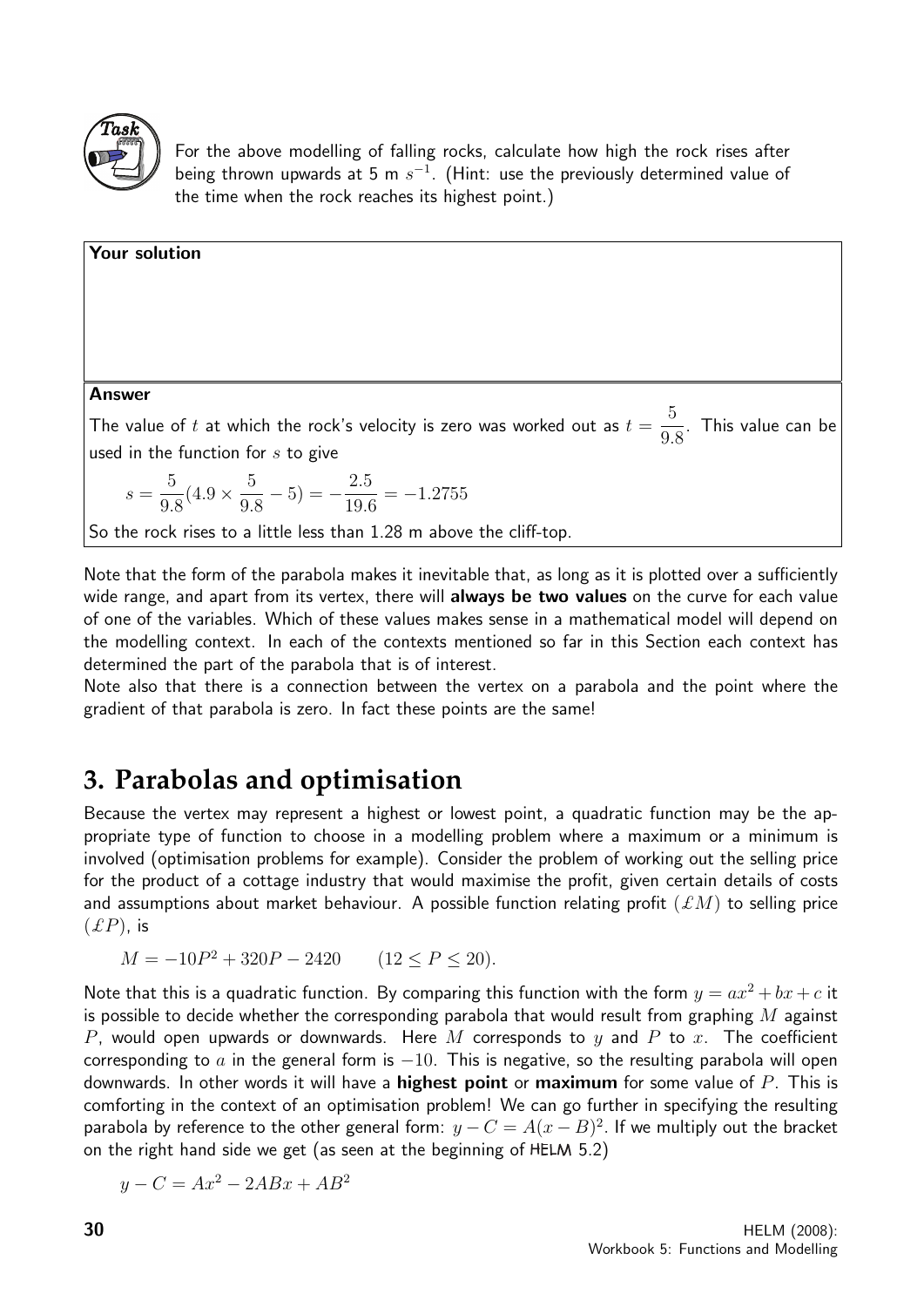

or

$$
y = Ax^2 - 2ABx + AB^2 + C.
$$

Comparing this general form with the function relating profit and price for the cottage industry:

 $y = Ax^2 - 2ABx + AB^2 + C$ ↓ ↓ ↓  $M = -10P^2 + 320P - 2420$ 

Using the equivalances suggested by the arrows, we see that

$$
A = -10,
$$
  
\n
$$
2AB = -320
$$
  
\n
$$
AB^2 + C = -2420.
$$

These are three equations for three unknowns. Putting  $A = -10$  in the second equation gives  $B = 16$ . Putting  $A = -10$  and  $B = 16$  in the third equation gives

$$
-2560 + C = -2420,
$$

and so

 $C = 140.$ 

This means that the equation for  $M$  may also be written in the form

 $M - 140 = -10(P - 16)^2,$ 

corresponding to the general form  $y - C = A(x - B)^2$ . In the general form,  $C$  corresponds to the value of y at the vertex of the parabola. Since y in the general form corresponds to M in the current modelling context, we deduce that  $M = 140$  at the highest point on the parabola. B represents the value of x at the lowest or highest point of the general parabola. Here x corresponds to P, so we deduce thet  $P = 16$  at the vertex of the parabola corresponding to the function relating profit and price. These deductions mean that a maximum profit of  $\pounds 140$  is obtained when the selling price is £16.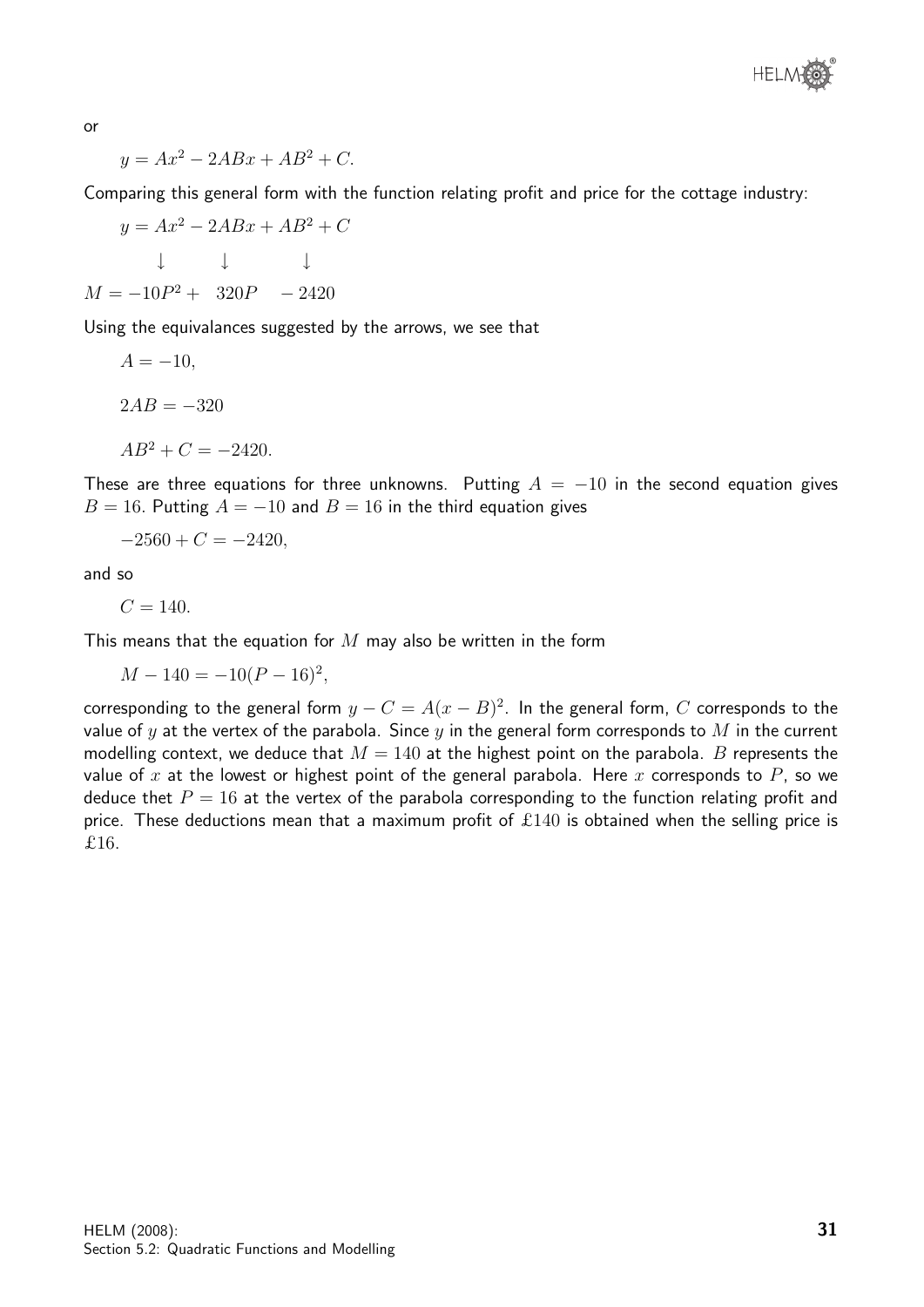### **4. Finding the equation of a parabola**

Consider a parabola that has its vertex at  $s = 50$  when  $t = 0$  and rises to  $s = 100$  when  $t = 30$ . In coordinate terms, we need the equation of a parabola that has its lowest point or vertex at (0, 50) and passes through (30, 100). The general form

$$
y - C = A(x - B)^2
$$

is useful here.

In this case y corresponds to s and x to t. So the equation relating s and t is

$$
s - C = A(t - B)^2
$$

According to the general form, the coordinates of the vertex are  $(B, C)$ . We know that the coordinates of the vertex are (0, 50). So we can deduce that  $B = 0$  and  $C = 50$ . It remains to find A. The fact that the parabola must pass through (30, 100) may be used for this purpose. These values together with those for  $B$  and  $C$  may be substituted in the general equation:

$$
100 - 50 = A(30 - 0)^2
$$

so  $50 = 900A$  or  $A =$ 1 18 and the function we want is  $s = 50 +$ 1 18  $t^2$   $(0 \le t \le 30)$ 



Find the equation of a parabola with vertex at  $(0, 2)$  and passing through the point  $(4, 4).$ 

#### Your solution

Answer

Using the general form, with  $B = 0$  and  $C = 2$ ,

$$
y-2 = A(x-0)^2
$$
 or  $y-2 = Ax^2$ 

Then using the point  $(4, 4)$ 

 $4 - 2 = 16A$  so  $A = \frac{2}{14}$ 16 = 1 8

and the required equation is

$$
y = 2 + \frac{1}{8}x^2
$$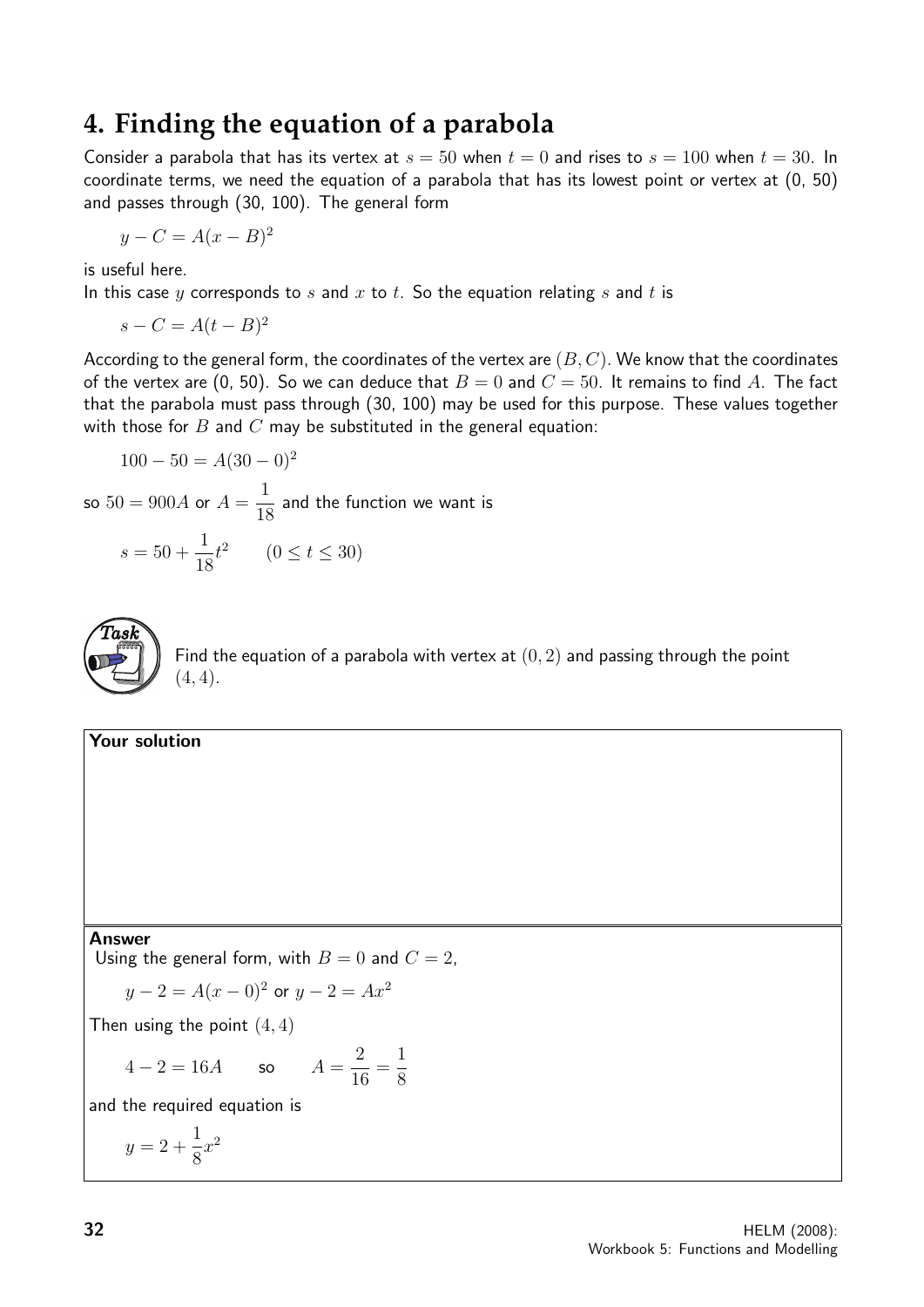

#### **Exercise**

An open-topped carton is constructed from a 200 mm  $\times$  300 mm sheet of cardboard, using simple folds as shown in the diagram.



Cardboard folds to make an open-topped carton

(a) Show that the volume of the carton (in  $cm<sup>3</sup>$ ) is

so

$$
V = \frac{x(300 - 2x)(200 - 2x)}{1000}
$$
  

$$
V = \frac{x^3}{250} - x^2 + 60x \qquad \dots (*)
$$

- (b) Sketch Equation (1) as V vs x and hence estimate the maximum volume of carton that may be obtained by folding the cardboard sheet.
- (c) A carton with a volume of  $1000 \text{ cm}^3$  is to be made from the cardboard sheet.
	- (i) Show that one solution is to use a height  $x = 50$  mm.
	- (ii) By factorisation of Equation (\*) for  $V = 1000$  cm<sup>3</sup>, find a second solution for x which would give the same carton volume.
	- (iii) Why does the third root have no physical meaning?